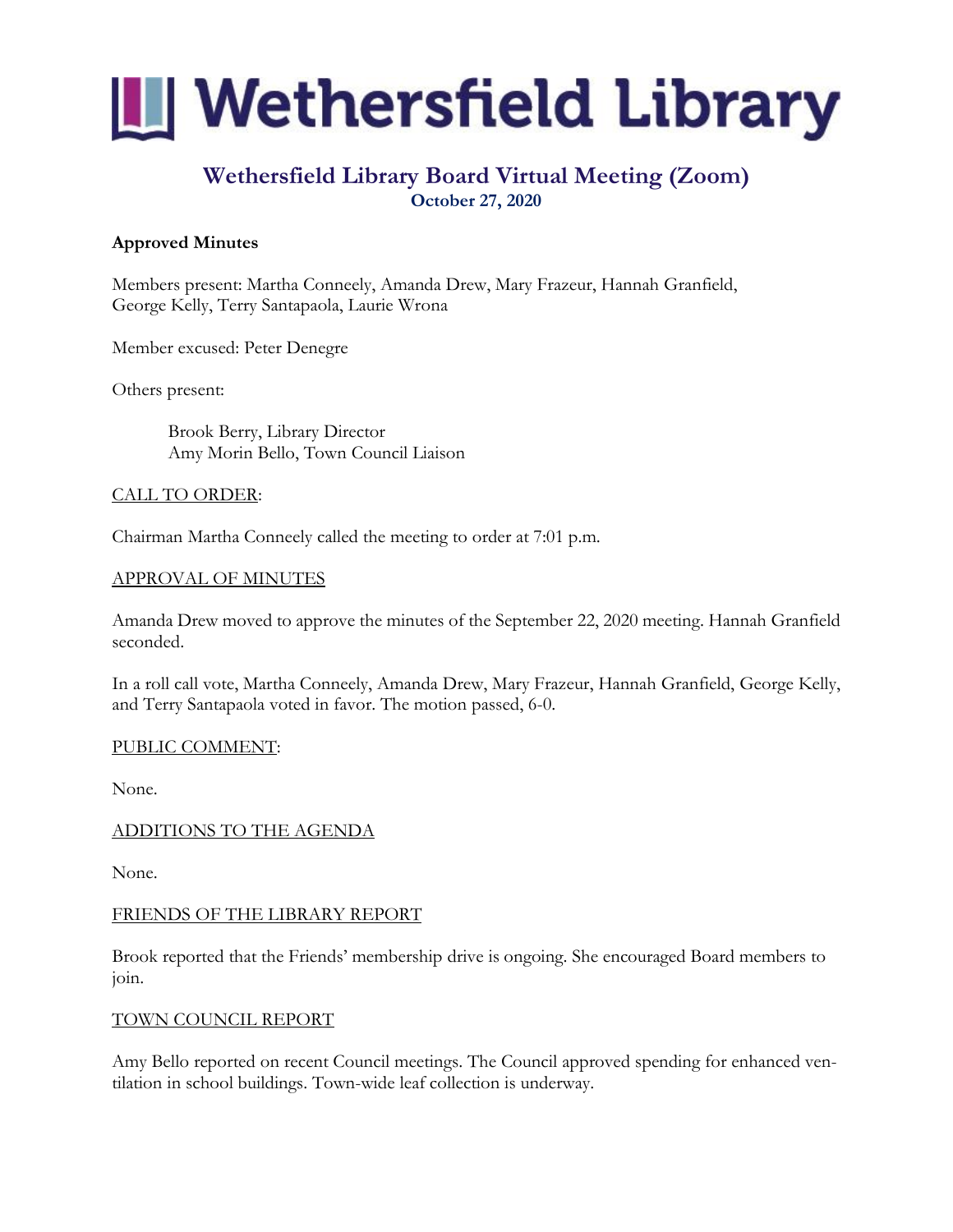Town of Wethersfield Meeting Minutes Page 2

#### CHAIRMAN'S REPORT

Martha reported that Laila Mandour has submitted her resignation. She expressed the Board's appreciation for Laila's many years of service. Martha encouraged other members to consider taking Laila's place as Board Secretary.

There will be no meeting in November. The next meeting is December 1.

### LIBRARY DIRECTOR'S REPORT

The phased reopening of the Library continues. In October the Library opened one study room to patrons. Another will be made available soon. Only one person is permitted in a study room at a time. Saturday hours have been expanded to 10:00 to 5:00 and as of November 5 we plan to add Thursday evenings from 5:00 to 9:00.

The staff continues its efforts to encourage social distancing, ensure mask usage to any patron who does not have one, and help maintain cleanliness throughout the building. The Library continues to follow the guidance of the Health District in an effort to keep from having to pull back on any services.

Children's Librarian Regina Aleksandravicius has decided to retire after over twenty years in that position. Brook praised Regina for all of her work. Several Board members expressed their appreciation for the enrichment their own children experienced during Regina's tenure.

The Library will be submitting an application for renewal of D&O insurance. We set aside about \$1,000 for this.

Brook summarized the financial report, which reflects that we are on track with respect to the budget. In addition, she did a quick review of the Library's investment accounts. The audit of the Town is nearly complete. Brook does not anticipate or is aware of any issues with the Library's accounts, etc.

Staff are in the midst of working on statistics for the State Library Report.

Remote and virtual programming is continuing. The Children's Department continues the program Adventures Around the World which recently featured the country of Japan, and included Wethersfield's sister city - Nagayo. Teen program highlights include marshmallow sculptures and candy turkeys. Adult program highlights include a series of three job-related sessions, presented jointly with the Berlin-Peck and Rocky Hill Libraries. Programs with Food Explorers and a program called the Spirits of New England which is scheduled for November 9th.

On Monday the Children's Department will close for approximately 3 days for the Election. It is anticipated that absentee ballot counting will occur.